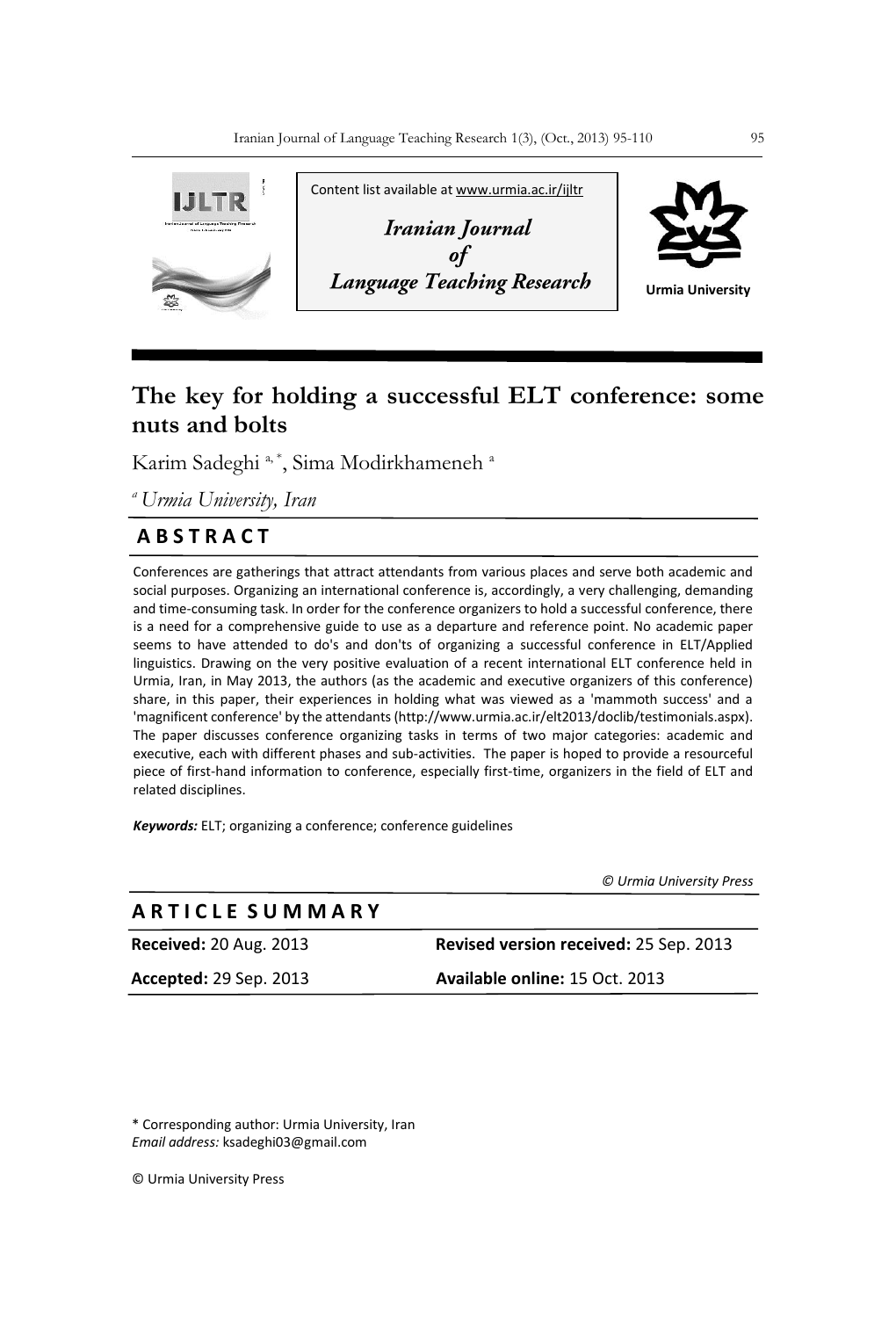## **Introduction**

Conferences or academic gatherings are one of the best venues for specialists in a field to exchange their scholarly ideas. Although the meaning of the word 'conference' seems to be self-evident, it can be defined as "a meeting for consultation, exchange of information, or discussion, especially one with a formal agenda" (Collins Online Dictionary). Every year, various local, national and international conferences are held in the four corners of the world on different topics. Apart from some politically sensitive conferences which are usually directly managed by first-level government authorities, most other conferences are organized and run by interested scholars in academic or research institutions such as universities, academic societies or private organizations. The time, energy and level of dedication that need to go into organizing an international conference attracting hundreds of attendants from different parts of the world can easily be understood by comparing it to the planning for a small family outing. Conferences in the field of ELT and Applied Linguistics are no exception and to render them successful, dedicated teams need to spend several thousand working hours to manage such gatherings and be able to provide a satisfying experience for all those attending the event with different expectations in mind. While there are quite a number of conference organizers' manuals in different fields, there is a shortage of comprehensive guides on organizing ELT conferences and one of the few papers tackling the issue is Potvin's (1983) classic work which attributes the success of a conference to careful planning and organization.

The success of a conference can refer to different things; however, the yardstick we apply here for measuring the is the closeness of the match between the expectations the organizers, participants, presenters, sponsors and the academic society at large have and actual experience. As members of the organizing committee of a recent international conference on ELT which was held in Iran (Urmia University:<http://www.urmia.ac.ir/elt2013/default.aspx>) and which was judged to be 'a mammoth success', 'a magnificent conference', 'fine work' and 'a model for other conferences' by distinguished scholars who either attended the conference or heard the news [\(http://www.urmia.ac.ir/elt2013/doclib/testimonials.aspx\)](http://www.urmia.ac.ir/elt2013/doclib/testimonials.aspx), we feel an obligation to share our experiences in holding this academic event so that our fellow colleagues and conference organizers elsewhere in Iran and other parts of the world may benefit and hold even more successful conferences in the future. While organizing a conference can be approached from various perspectives, we have found it useful to divide conference organization activities into two major phases: academic and executive. The following pages illustrate the meanings of these terms further as well as offering advice on how each phase may be implemented in the best form possible.

#### **Academic phase**

By academic, we refer to activities related to setting up the organizing committee: inviting scientific committee members, managing the proposal submissions and the evaluation process, inviting plenary speakers and the like. No doubt, an academic conference in our field is above all a scientific event and most of the delegates attend the conference to have academic exchanges with their fellow researchers from different institutions. For this purpose, the academic level of an international conference should be kept to a maximum. While conference organizers may be unable to implement whatever they actually plan, they should, however, aim for the highest standards possible so that if there is a shortfall, this will be minimal and non-significant. As an example, rather than inviting one or two well-known ELT figures to deliver plenary speeches, it is better to have a couple of world-class keynote speakers; and indeed one criterion for judging the academic quality and consequently the success of a conference is the number (quantity) as well as the quality of plenary speeches (which depends both on the quality of the speech itself and the standing of the speaker among similar international figures). The point is that conference organizers should aim for the best so that the conference quality will not suffer seriously if they are forced to drop their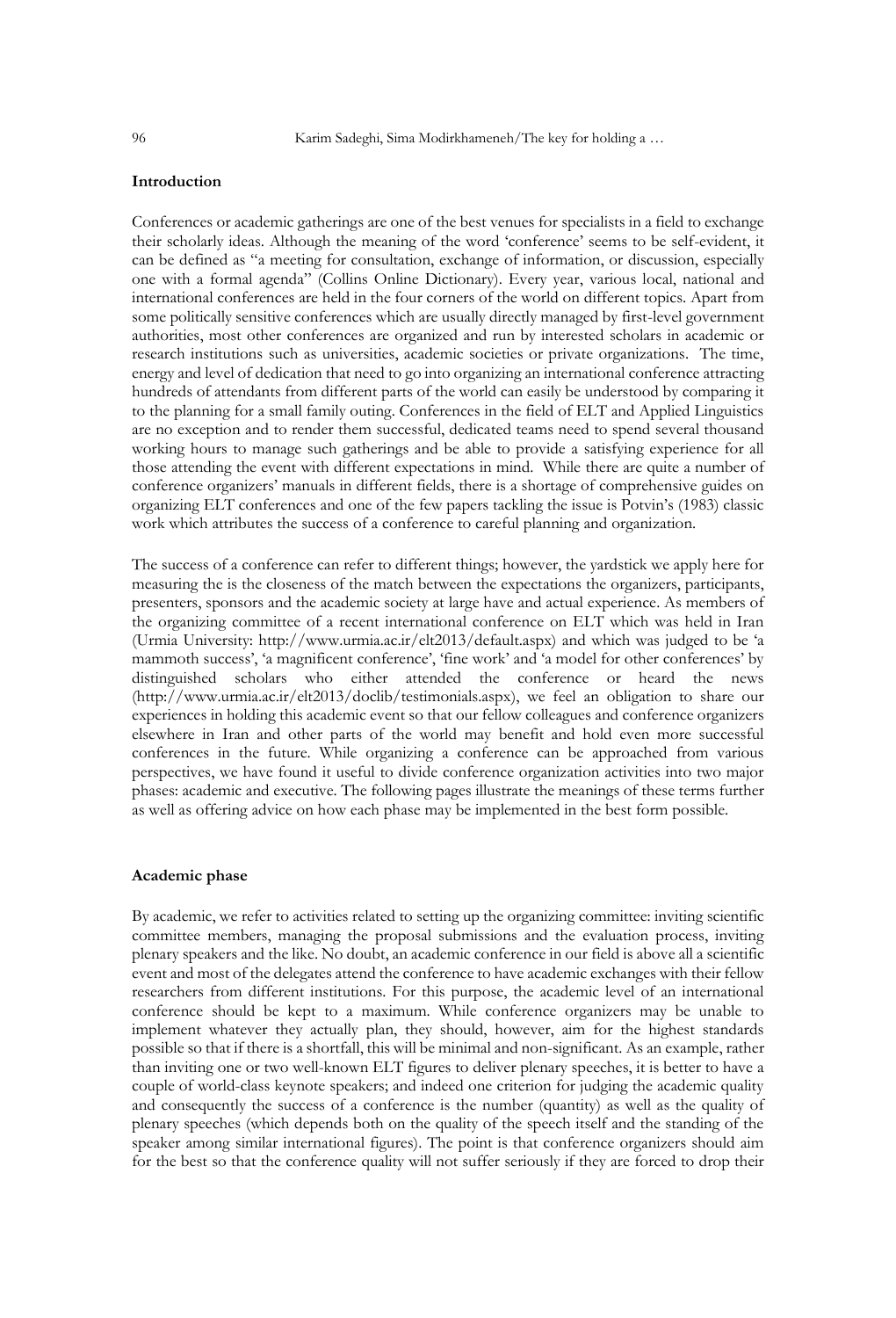expectations one level, or if, in practice, they are unable to implement their initial plan. To better illustrate the range of activities involved in the academic phase of organizing a conference, we have divided this phase into three mini-phases: the pre-conference, during conference, and post conference phases.

## **Pre-conference tasks**

#### *Planning for the conference*

Organizing an international conference is a huge and demanding task. The organizing institution/s must be highly motivated and dedicated to accomplish such a big assignment; otherwise, the conference can be a failure. When the ultimate decision is made by the authorities of the organizing institution/s to proceed with the preparations for a conference (a decision which is highly dependent on the authorities' willingness to spend money and prepare the relevant facilities and equipment), an organizing committee should be set up, and an active member of the organizing institution who has good academic standing and links with the professionals in the field should accept the responsibility of acting as an academic organizer. The academic organizer is the link between the organizing committee and the academic community. The academic organizer as well as the executive organizer should select the rest of the organizing committee team, who are usually made of academic staff and interested post-graduate students eager to help with the different phases of holding the conference as explained below (Bajec, 2003; Papadopoulou, 2008). While preparations for the conference could have been an ambition of the organizers for years, the actual start of organization should begin at least one year before the conference starts.

Immediately after the academic organizer is appointed, s/he should start contacting national and international scholars to enrol the members of the scientific committee. The more top-level scientific committee members from various universities/countries. the higher the prestige of the conference. Invitation letters (with information on conference theme/dates, etc.) should be sent to renowned scholars to join the conference as scientific committee members as early in the process as possible. The conference poster (if available at that stage) should also accompany the invitation letters.

## *Inviting plenary/key speakers*

At the same time, or even before this stage, the academic organizer should contact top ELT/Applied Linguistics figures (both nationally and internationally) and invite them to deliver plenary speeches at the conference. For an international conference, the number of international figures should be more than the number of national figures, of course. For each day of the conference, between 2 and 3 plenary speeches are appropriate (depending on the facilities available in the conference site). One key factor for the success of the conference and to attract a large number of participants/delegates to the conference is for the attendants to know who else will be attending the conference and giving lectures. Therefore, conference organizers should be very careful in the selection of their plenary/key-note speakers. Inviting foreign and top scholars is a very costly and time-consuming process, especially if visas are to be arranged (more on this comes in the next section); however, an indispensable criterion to guarantee the fame and success of the conference is the physical presence of such key figures. Many participants/presenters will be persuaded to attend the conference to at least meet these renowned personalities. In addition to a few top plenary speakers who will actually be present at the conference, it is also possible to arrange for some other plenary speeches to be given online via Skype or other communication devices or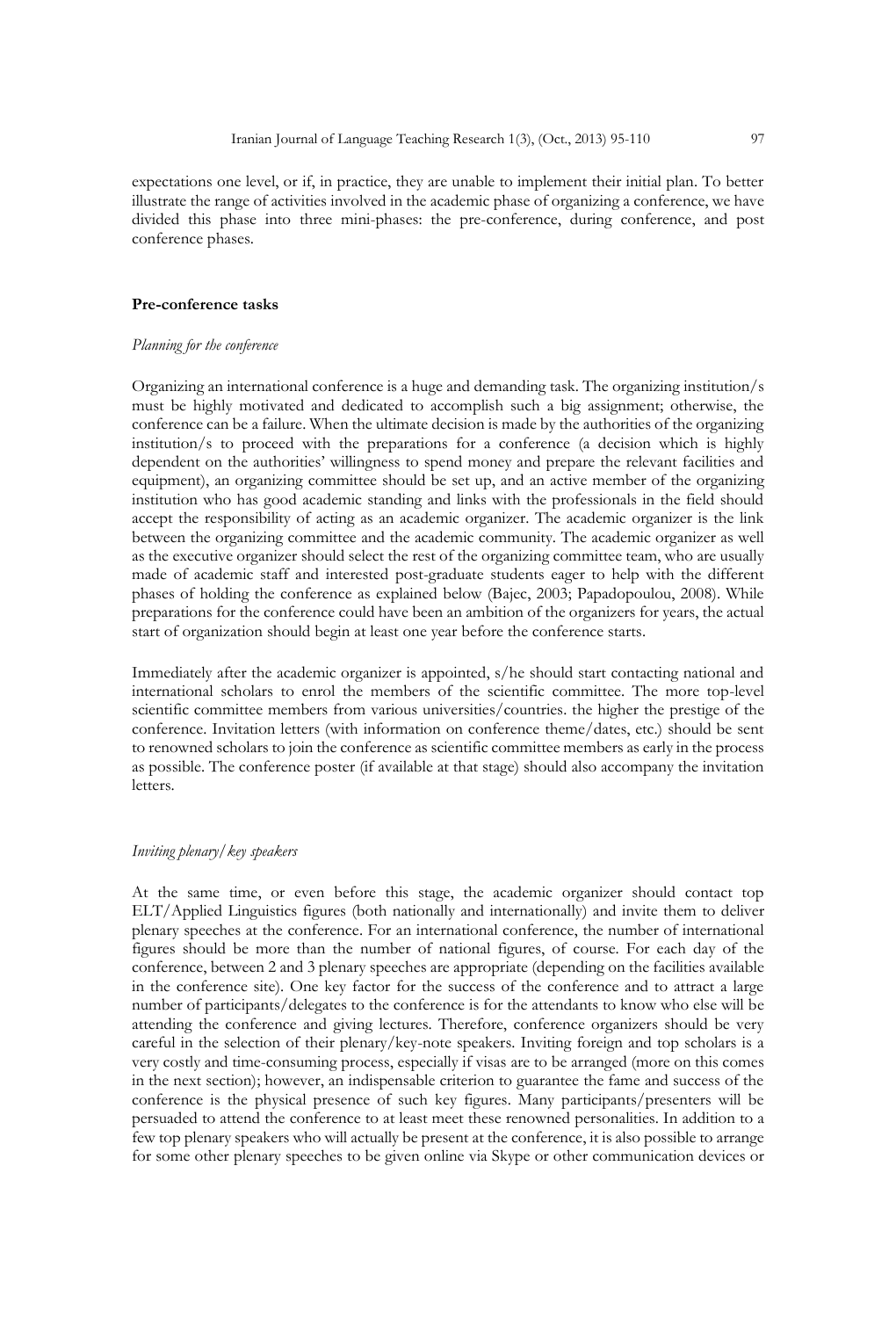in the form of video-recording. For Skype or other online communication, the Internet speed, time difference between the location of the speaker and the conference venue, etc. need serious consideration. A test of online communication should be conducted before actual conference presentation, and arrangements should be made with the relevant authorities to have the maximum Internet speed for better communication.

#### *Conference website/details*

When the conference dates, venue, plenary speakers, themes, etc. are finalized, a conference website should be set up and the information should be added there. A conference poster should also be professionally made with information on conference title, topics, dates, plenary speakers, instructions on how to submit proposals, the review criteria, etc. The presence of organizing committee members with website/poster designing experience will be a great blessing; otherwise, professionals should be consulted for these purposes. After the abstract submission dates/procedure, and the information on the conference website and the poster are reviewed and finalized by the organizing committee, it will be time to look for conference sponsors, although this process could have started much earlier and indeed at the very beginning stages of planning the conference (see the executive phase for more on this). Depending on the nature of the contract with sponsors, their names, logos, website links, etc. may appear in the conference website and/or the poster.

Now that the website and poster information is final and the abstract submission procedure is known, the academic organizer should start publicizing the event and a call for papers (CFP) should be issued. The CFP should be announced on as many conference alert sites as possible, including Linguist List, Congress Calendar, Conference Alerts, etc. The CFP should also be shared as quickly as possible among professionals via email groups, discussion groups, Facebook and Twitter links as well as sent to as many relevant academic departments as possible.

#### *Abstract submission and processing*

It is better for the submission process to start as soon as the CFP is out. While email submissions are feasible when few submissions are expected, managing email submissions will be quite challenging if a large number of submissions are made, as each submission needs to be attended to and acknowledged immediately. To solve this problem, it is preferable to design an automatic submission process. There are some conference submission sites such as Linguist List which already have such a facility available free of charge for conference organizers. Whatever the submission procedure, the CFP should include information on what the content of the proposal should be like and how it should be submitted. The CFP should include information on whether an abstract or an extended abstract should be submitted, and if the full paper will be needed. Information should be provided to potential contributors on the length of the title, the length of the abstract, the number of key words, as well as the category of submission (oral/poster/seminar/virtual) and the theme the submission is related to. Contributors should be cautioned not to include any author-identifying information in the body of the abstract (or in the proposal file when the submission is made as an email attachment).

A deadline of one to two months for the submissions is best. Depending on the number of submissions received and the plans of the organizers regarding the number of sessions to be included in the conference programme, this deadline may be extended and a second or third CFP may be announced. According to McClosekey (1994), conference organizers should be reasonably rigid on proposal deadlines, but should not reject a superb proposal simply because it was a few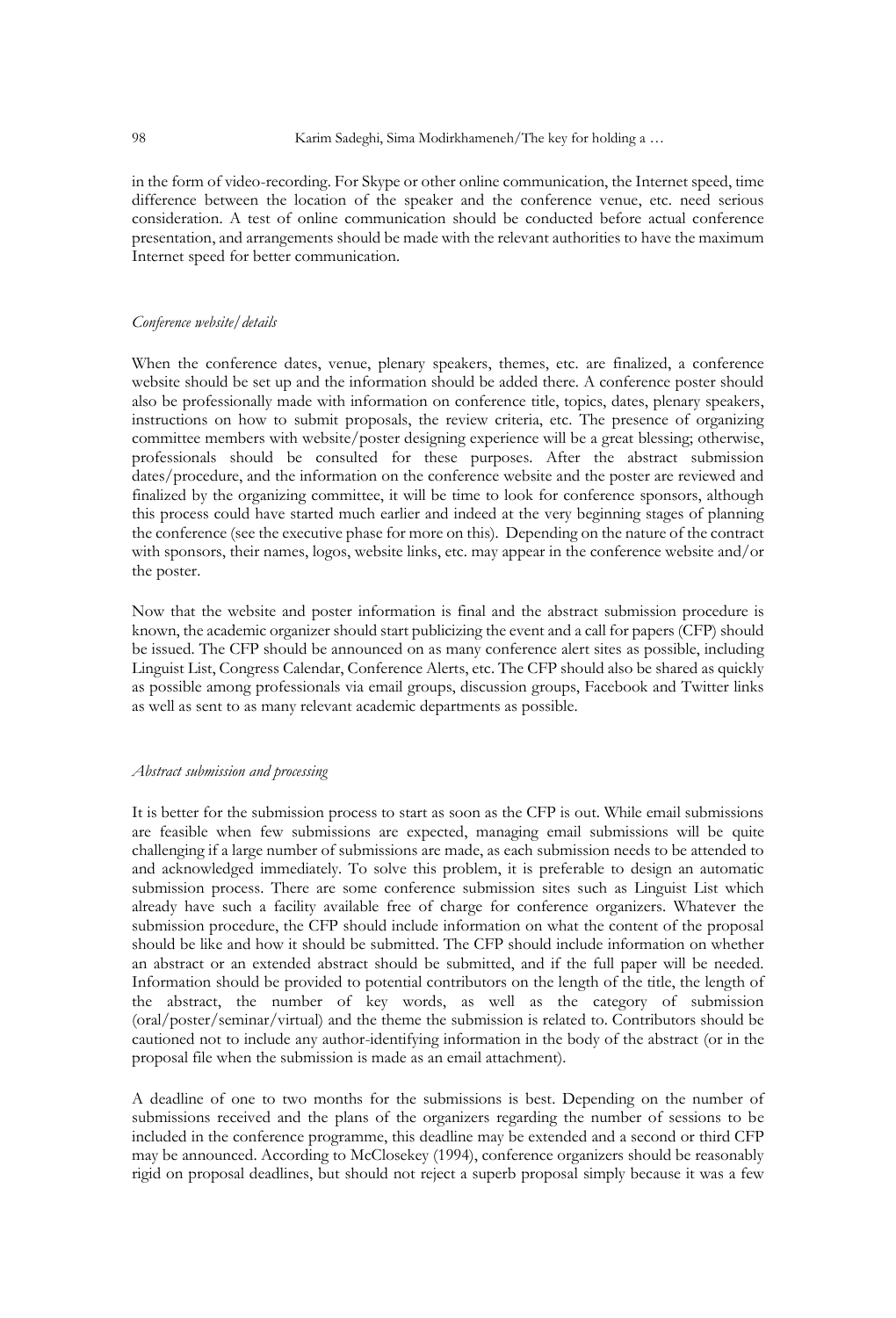days late. In some conferences, because of the limited number of proposals submitted, almost all papers are accepted for presentation, and this is not desirable. Generally speaking, accepting one third of the submitted papers is normal. In high quality conferences with a large number of submissions, the acceptance rate may be as low as 10 per cent. All such considerations will affect the length of the submission period.

Processing the submitted proposals should begin as soon as they are submitted in the first days of submission. The submissions will come very slowly during the first days but will gradually increase as the deadline approaches. Indeed, on the final submission date, the organizers may receive tens of submissions every hour. This was our experience when we held the *International Conference on Current Trends in ELT* in Iran. Therefore, leaving processing of proposals to the deadline will put a big burden on the academic organizer. As soon as a proposal is received, the academic organizer should initially check and see whether it is ready and complete to be sent to the reviewers. Then, for each submission, two reviewers should be selected based on their areas of expertise, who should be sent the proposal for reviewing based on an initial agreement. With a big number of submissions (that is 1000 +), there is a need for many reviewers as well, so that each reviewer will not be required to evaluate more than 20 proposals on average (although the number can range between 5 and 50 depending on how busy individual volunteer reviewers are). Reviewers should be given clear instructions on the criteria to use for evaluating the proposals as well as the scoring system (which can range from 1 for the least acceptable proposal to 5 for the best proposal overall, or which can use a detailed evaluation system with different scores for different items in the abstract). The reviewers may be requested to provide comments on the strengths and weaknesses of the proposal and provide reasons especially in the case of those proposals which are not acceptable or those which receive a very low score. Reviewers should be given a deadline (of usually one or two weeks) to complete their review assignments. Good advice on the review process can be found in conference organizers' manuals such as *IEEE Conference Organizers' Manual* (2011).

After all the reviewers (who are usually members of the scientific committee of the conference) have submitted their evaluation reports, the academic organizer should follow up and see which proposals have not yet been evaluated. For each proposal, two evaluation reports should be available; and in case there is a strong contrast between reviewers in the scores given to a proposal, a third reviewer's judgment may be sought. Based on the average scores given for each proposal according to reviewer evaluations, those proposals receiving the highest scores (usually 4+) should be accepted for oral presentation. Considering the number of papers to be included in the conference programme and based on the number of submissions, the score for the last paper accepted for the conference programme may be 3.5 or 3. Usually papers scoring lower than 3 will not be appropriate for a quality conference, but depending on the conference policy, some papers with such average scores may be accepted for poster presentation. It may also be a good policy to accept only one or two papers from each presenter to allow the chance for more quality papers to be presented. Furthermore, since not all contributors who receive an acceptance manage to register for the conference and make their presentation, it will be a good idea to have more proposals accepted than the programme can accommodate and have some of these put on a reserve list so that the authors can be contacted in case a slot becomes available.

After the evaluation results are finalized, a decision should be made on the number of oral/poster/workshop/virtual presentations to be included in the programme, and all the contributors should be contacted and informed about the status of their proposal. The contributors should be sent either a rejection letter or an acceptance letter in which the type of presentation (Oral/Poster) should be specified. The same letter should contain information for corresponding authors to inform their co-authors of the status of their submission. The decision letter should also include information on how the proposals were evaluated and the reasons why some papers had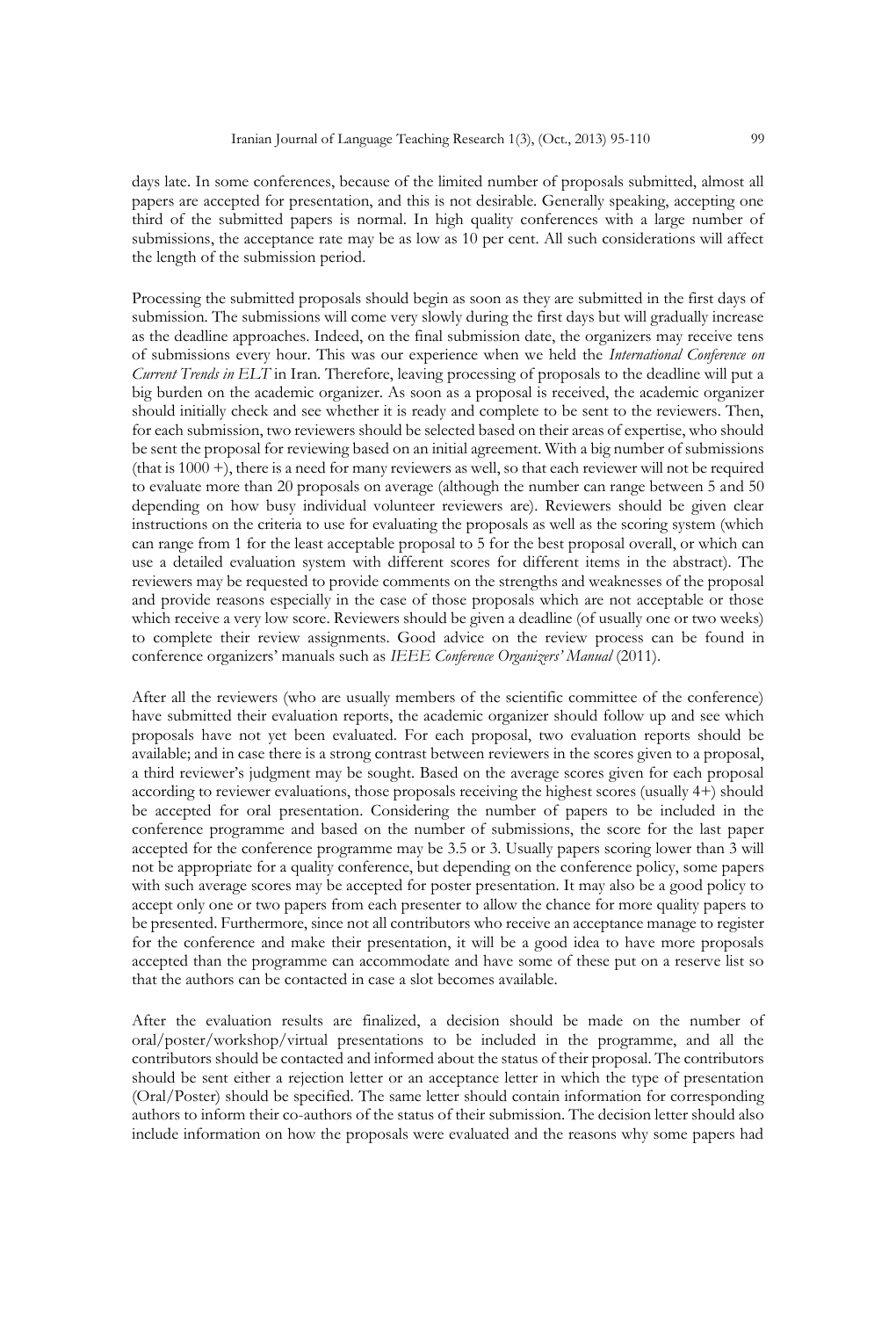to be declined. In the same letter, authors should be given information about how to proceed to the next stages, that is how to register as a presenter or as a participant.

## *Registration*

Full information on how to complete the registration process should appear on the conference website and a summary or the link to this should be given in the decision letter. The Registration page of the conference website should include information on the forms to be filled in by presenters/participants, the registration fee, how this should be paid, whether the fee is refundable, what the fee covers, how the registration forms should be submitted, etc. The completed registration forms which are then sent to the conference organizers along with payment receipts should be processed and acknowledged by the organizers and any mismatches or problems sorted out. If there is an option for on-site registration or a discounted student or member fee or a fee waiver policy, this should also be explained on the conference website as well as information about travel grants, or any other form of scholarship. The registration page should also make it clear whether the fee covers all conference sessions or whether it includes/excludes any sessions specifically whether workshops, lunches, conference dinner, refreshments, transportation, sightseeing, accommodation, certificates, publication, etc. are also included or not. The Registration page should also specify deadlines for presenter/participant registration and should specify whether there is an early-bird registration policy. An alphabetical list of registered presenters/participants should, then, be prepared and made available for the registration team during the conference.

#### *Conference programme*

After the registration forms are received, the detailed conference programme should be drafted. For drafting the conference programme, the number of concurrent and plenary sessions as well as poster sessions should be determined first. Plenary sessions are best arranged for the hours of the day that most participants will have a chance to attend. It is a good idea not to plan any concurrent session when there is a plenary session. The number of plenary/concurrent/poster sessions on different days of the conference should be balanced. The papers to be presented at each concurrent session (usually 3 or 4) should be on the same theme so that participants will not need to change rooms/sessions after each presentation. Break times, lunch times and prayer times should also be specified in the programme. If there is a plenary before or after concurrent sessions, and if the sessions are in different buildings, plenty of time should be allowed for participants to change venues. For each session, whether plenary or concurrent, a session chair should be assigned. It is advisable to choose session chairs from among scholars coming from different universities, who will themselves have presentations at the conference. Ideally, session chairs should be specialists in the theme of the session they are chairing. These arrangements should be made with session chairs in advance so that their names can appear in the programme when it is finalized and sent out for publication. When the draft programme is ready, it should be sent to all contributors to check their session details and report any problems in names, paper titles, affiliations, etc. There will always be some requests by certain presenters to change the date/time of their presentation and the organizers should accommodate such requests as far as possible. When the programme is finalized, it should be posted on the conference website as well as being announced to all presenters/participants. The programme will then be ready for printing, but it is better to delay printing the programme to the final days of the conference (say, one week before the conference starts) since there will always be a need for some last-minute changes based on contributor requests.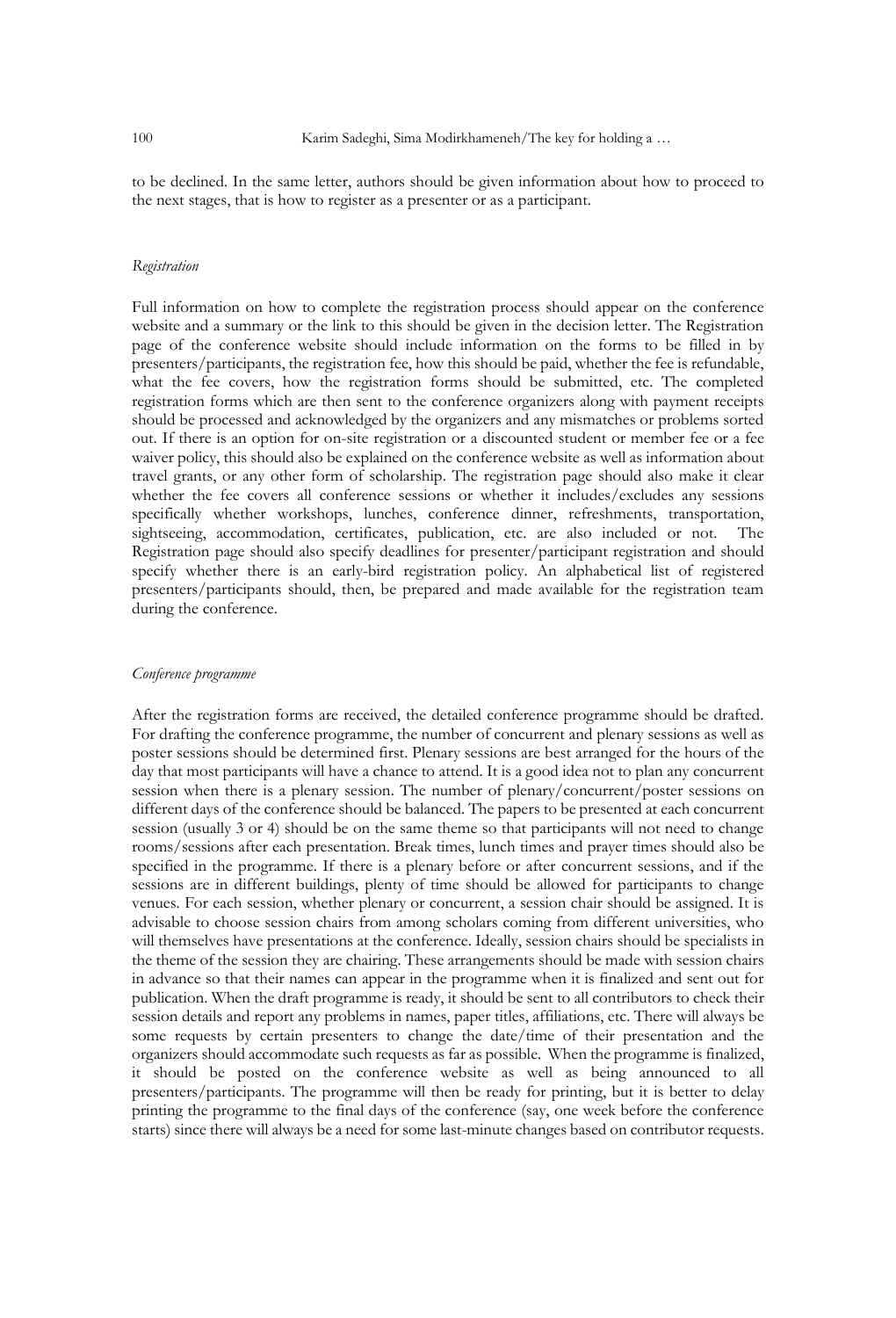#### *Book of abstracts*

An important task for conference organizers is to have the book of abstracts published in as professional a manner as possible. Based on conference policies, the publication may be in hard copy or on a DVD. A hard copy is usually preferred by most presenters and a CD or DVD may also be provided. A professionally designed cover and layout will add to the quality of the work. Before finalizing the book of abstracts for publication, it is ideal to send the abstracts back to the original authors for a final check of the title, the authors, the affiliations, contact details, and the body of the abstract for spelling and language problems. A template may also be used for consistency purposes. The returned final abstracts from authors can then be arranged either alphabetically (based on first author family name) or based on different themes represented in the conference programme (again alphabetically). It is desirable to have separate sections for plenaries, oral presentations, poster presentation, and workshops. A list of authors with their email addresses should be appended at the end of the abstracts book, with page numbers, so that it can work as an appendix. Depending on the arrangements with the publishing company, the book of abstracts should be submitted for publication in time, and indeed the final printed booklet should be ready at least two weeks before the conference dates so copies may be sorted and placed into conference packs in time. Depending on conference policy, full papers of the conference (a selection) may be published as Conference Proceedings (such as Procedia) or in a Special Issue of a Journal.

#### *Pre-travel information pack*

Another useful pre-conference arrangement is to provide presentation tips for presenters on how to make an effective PowerPoint presentation and how to produce a poster (how it should be developed, the size, content, template, who to report to and submit their posters on arrival, poster presentation times, etc.). Useful tips on oral presentation and posters (which can be very handy for novice presenters) can be found in different websites such as http://www.google.ca/ [url?sa=t&rct=j&q=&esrc=s&frm=1&source=web&cd=8&sqi=2&ved=0CFUQFjAH&url=http](http://www.google.ca/url?sa=t&rct=j&q=&esrc=s&frm=1&source=web&cd=8&sqi=2&ved=0CFUQFjAH&url=http%3A%2F%2Fweb.uvic.ca%2Fspp%2Fdocuments%2Fconferencpresgagne.ppt&ei=gys4UuqaC8HY2wWa_4HwDQ&usg=AFQjCNGlJaPA2T3HQBQ-S8asq4lZwGVoGQ) [%3A%2F%2Fweb.uvic.ca%2Fspp%2Fdocuments%2Fconferencpresgagne.ppt&ei=gys4UuqaC8](http://www.google.ca/url?sa=t&rct=j&q=&esrc=s&frm=1&source=web&cd=8&sqi=2&ved=0CFUQFjAH&url=http%3A%2F%2Fweb.uvic.ca%2Fspp%2Fdocuments%2Fconferencpresgagne.ppt&ei=gys4UuqaC8HY2wWa_4HwDQ&usg=AFQjCNGlJaPA2T3HQBQ-S8asq4lZwGVoGQ) [HY2wWa\\_4HwDQ&usg=AFQjCNGlJaPA2T3HQBQ-S8asq4lZwGVoGQ;](http://www.google.ca/url?sa=t&rct=j&q=&esrc=s&frm=1&source=web&cd=8&sqi=2&ved=0CFUQFjAH&url=http%3A%2F%2Fweb.uvic.ca%2Fspp%2Fdocuments%2Fconferencpresgagne.ppt&ei=gys4UuqaC8HY2wWa_4HwDQ&usg=AFQjCNGlJaPA2T3HQBQ-S8asq4lZwGVoGQ)

[http://maadmob.net/donna/blog/2008/10-tips-conference-presentations;](http://maadmob.net/donna/blog/2008/10-tips-conference-presentations) 

[http://sterneworks.org/delgado.html.](http://sterneworks.org/delgado.html) All such information should also be placed on the conference website in addition to being emailed to all contributors. As explained later, all the participants should also be sent details about the exact venue of the conference, the registration desk, opening and closing sessions, plenaries and oral/poster sessions, when registration starts, what documents are needed for registration, how to travel to the conference venue, etc. A useful list of activities to do one week and one day before the conference can be found in Papadopoulou (2008).

### **Tasks during the conference**

Although preparing for a conference takes several months, the success of the conference depends on how the whole thing is managed during the conference. Conference organizers should make sure that all necessary arrangements have been made and finalized several days before the conference.

Different conference teams should be rostered day and night during the conference days to ensure the smooth running of the conference. The registration team, who should be supervised by one member of the organizing committee, should check the registrations, and provide a conference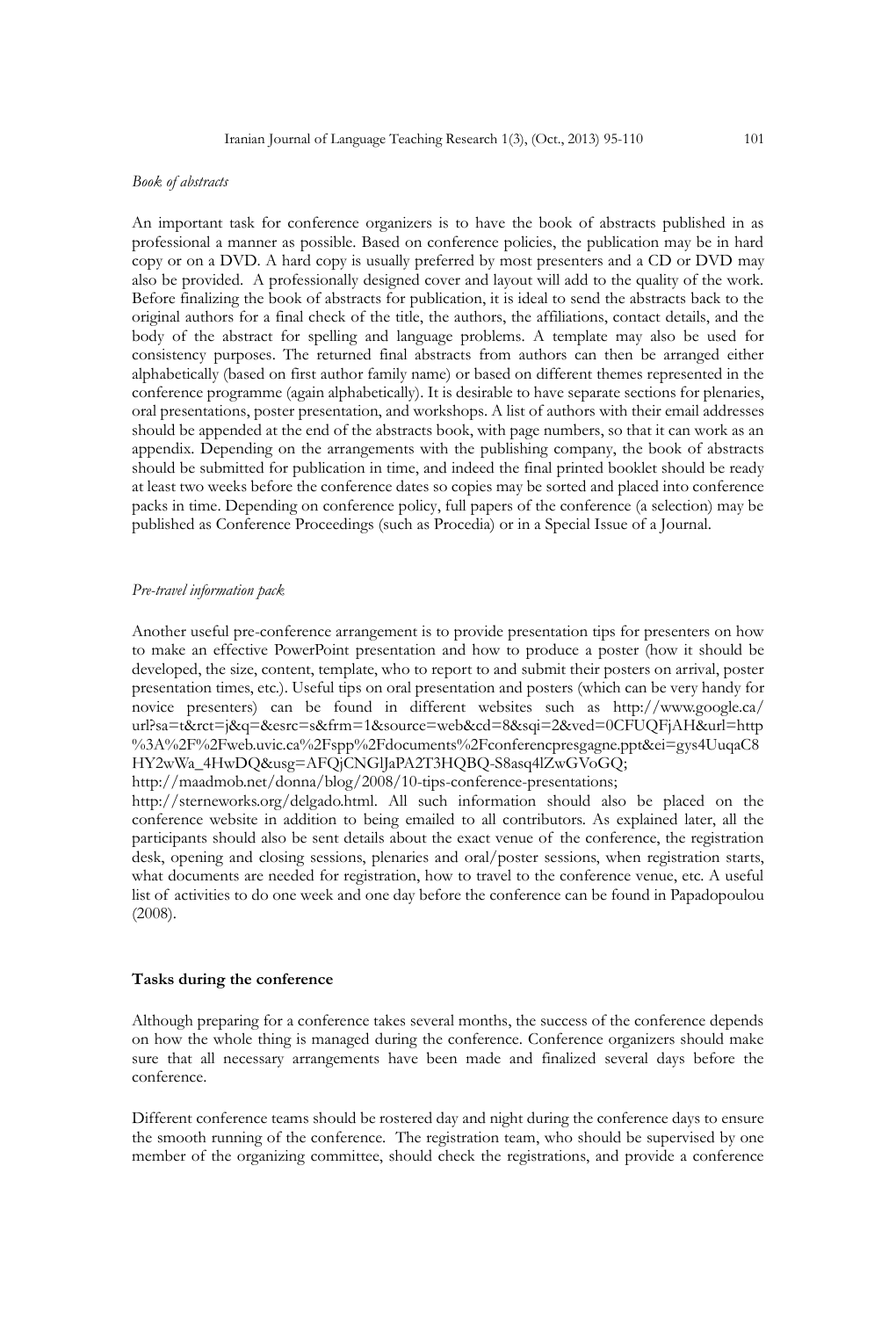pack to each participant. This pack should include: the conference programme, the book of abstracts, lunch/dinner/break vouchers, name tags, a pen, writing paper, a city map, a conference site map/information, etc. Different members of the registration team should be given specific tasks. For example, some members should be responsible for on-site registration; some will take care of incomplete registrations; others will oversee whether sessions start and end on time, whether chairs/presenters attend their sessions, whether posters are submitted and collected on time, whether the conference programme and changes/cancellations are posted in specified places, etc. In addition to the registration team, members of an ASK ME team should be posted in different conference locations. They should be trained (like all other teams voluntarily working for the conference) to provide information on the different issues participants may require and should lead the participants to presentation sessions when the sessions are in progress.

In addition to an information desk, there should also be a desk at the registration area where presenters can collect their certificates after their presentations. Based on prior arrangements with session chairs, presenters can have a confirmation note from the session chair which they can then take to the certificates desk to collect their certificate. Certificates of participation and presentation should be made ready before the conference; however, facilities should also be available on site to issue new/replacement certificates in cases of missing/problematic certificates. It is a good idea to issue a single certificate for each presentation (in the case that a presenter has more than one presentation) and it is desirable to have the title of the paper included in the certificate as well since this may be required by the organization funding the presenter. All registered co-presenters should receive separate presentation certificates, even though only one of them usually does the presentation.

One desirable task for the conference organizers is to give a brief report to the participants in the Opening Session of the conference about the activities undertaken before the conference, the number of papers submitted, the evaluation process, the number of papers accepted for oral/poster presentation, the ratio of national/international papers, the share of different universities/organization in accepted papers, etc. Another important assignment for the conference organizers is to evaluate the conference success using questionnaires which should have been made before the conference. Such questionnaires can be placed in the conference pack with a request that they be returned to the registration desk by the end of the conference. Seeking the opinions of those participants who have attended a good number of conferences (national and international) and who can make comparisons and provide comments on positive/negative features of the conference will be especially helpful. Such evaluation reports will help organizers to hold more successful conferences in the future.

### **Post conference tasks**

The memory of most conferences dies away as soon as the conference is over and delegates return home. However, conference organizers can make the conference a more memorable event for participants by up-dating the conference website with conference photos/videos, asking the participants for feedback on and evaluation of the conference and putting these on the conference website, adding plenary speaker papers/presentation to the conference website, adding the finalized abstracts booklet to the website, providing information on how conference films/pictures can be ordered, etc. All such information and additional post-conference updates can regularly shared with those whose contact details the conference organizers have access to. The publication of selected full papers in a Conference Proceedings or a Special Journal Issue is another postconference activity to be followed up by the academic organizer. Furthermore, the conference email should be active for months after the conference is over since many presenters will still have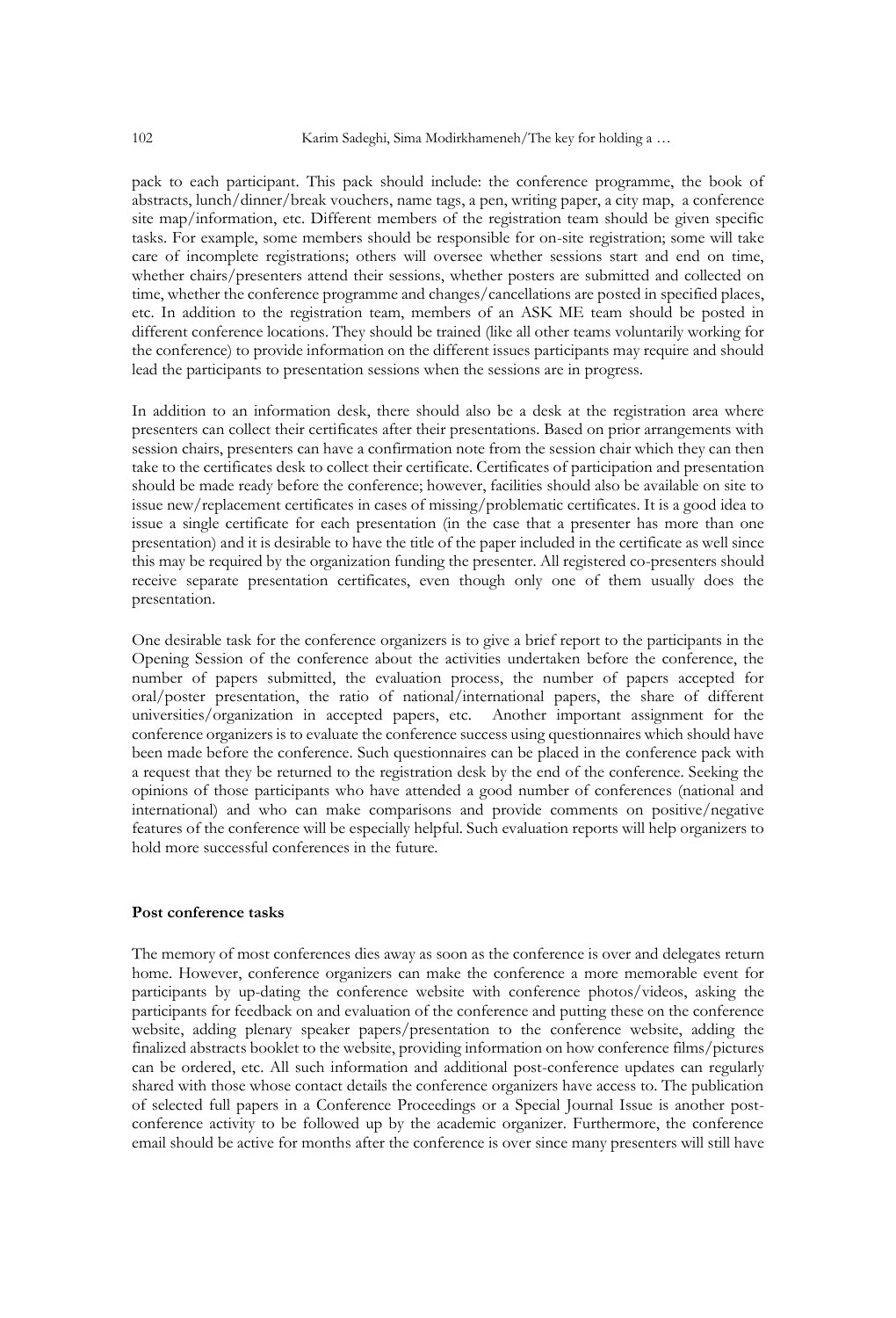numerous follow up questions or requests regarding publication of their papers, access to conference films, etc.

#### **Executive Phase**

As mentioned above, a conference, even a small one, requires a lot of hard work. Conference organizers have to start months, or (for a large conference) even a year or more ahead in order to make sure that space and everything else (e.g., facilities, equipment, help team members) are in place by the time they are needed. For that reason, the first decision organizers have to make is whether they *want* to organize a conference. Once they have decided to go ahead, they must start, at least 6 months before they start *anything*, negotiations requiring patience and hard work with the head/s (of the organization where they work, the relevant Ministries (MSRT in Iran [http://www.mdhc.ir\)](http://www.mdhc.ir/)) to get approvals to hold the conference. Normally one person, the *executive chair/coordinator/organizer,* keeps track of all negotiations. With regard to executing a conference, organizing a successful conference is mostly about the details – how it is publicized, how you communicate with the people running the space, how you choose the location, how you manage the plan and on and on.

#### *Conference Executive Organizer*

In every circumstance, for an efficient operation, and to simplify communication and accountability, it is a good idea to have a single executive chair/coordinator/organizer. A conference organizer is the person responsible for all the conference logistics; however, in many cases this role extends far beyond that. A conference organizer, who must develop a vision for the conference with reachable goals, is responsible not just for the details but also for the big picture. Being the organizer does not mean doing everything, but rather being the one who knows what is going on in every area of the plan. The organizer, in addition to promoting good communication among all members, carries out the team's decisions, and serves as the first line of communication in dealing with the academic organizer, suppliers, participants, presenters, the site providers, exhibitors, caterers and others outside the planning and oversight group. An organizer spends a great deal of her/his time discussing with the committee members about everything.

A final point to keep in mind: the more work you can delegate, the better (Community Tool Box, [http://ctb.ku.edu\)](http://ctb.ku.edu/). A conference will be far more successful if the organizers find most of the work enjoyable and feasible. Sub-committees, individual sub-coordinators or volunteers can take on some tasks and do them well. Therefore, one of the first tasks is to delegate tasks and divide the biggest task (organizing the conference) into smaller areas of responsibility, that is, to form task-oriented committees and then assign individuals to these tasks.

#### *Establishing a Committee*

A successful conference requires a coordinated effort by many informed and well-trained people who have the time, energy, ability, and desire to do the job. Most conferences benefit from having a group of people in charge. The first thing a conference executive organizer does is to form the infrastructure -- in the case of a conference, this means the organizing team or committee that will be in charge and work together. In this way, decisions are considered from more than one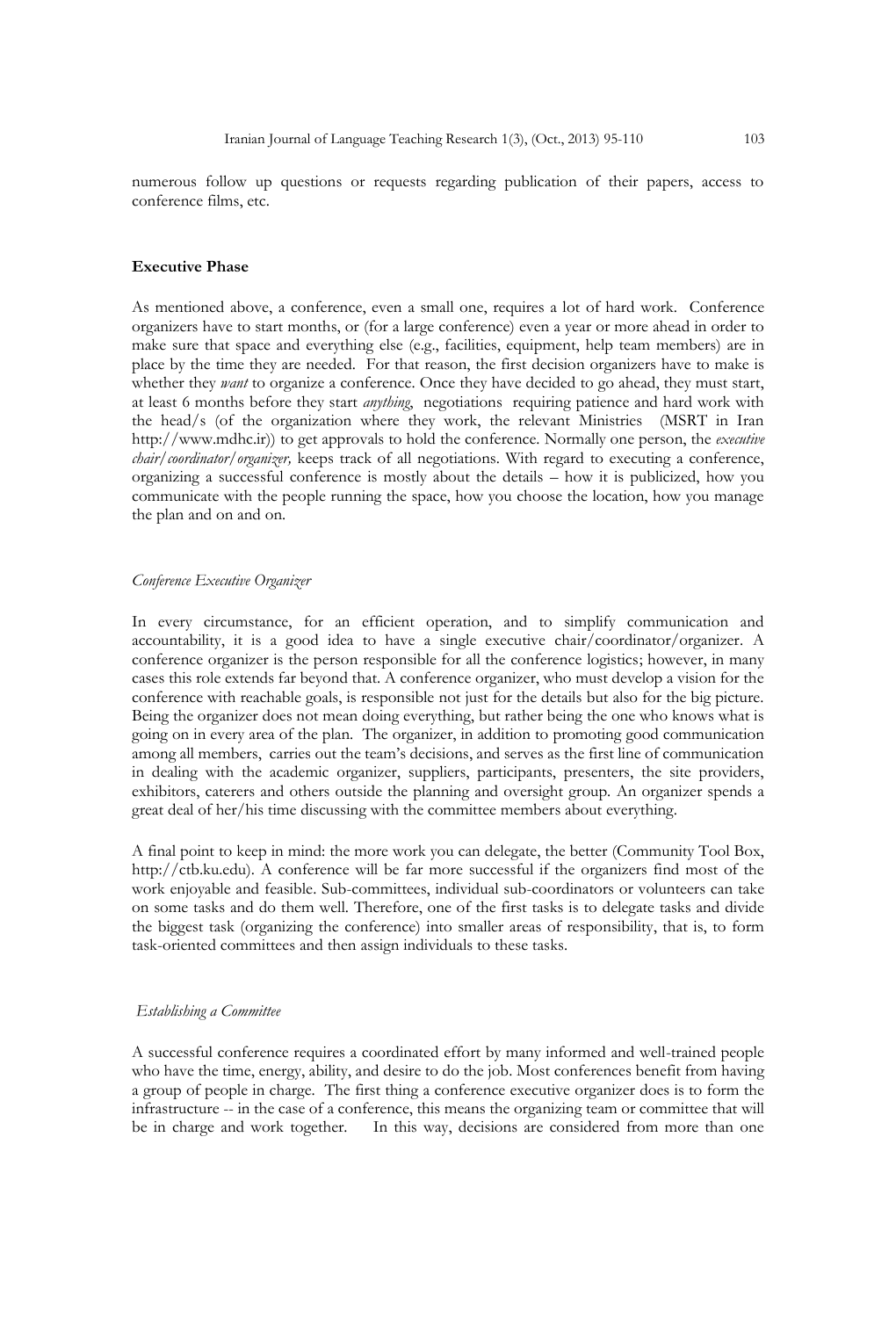## 104 Karim Sadeghi, Sima Modirkhameneh/The key for holding a …

perspective, so that there are a variety of ideas to draw from, and there are more hands to do the work.

As recommended above, to avoid overloading everyone with tasks, and to make for more efficiency, organizers should split conference committees into sub-committees with members who can be assigned certain responsibilities, as suggested below. The work should be distributed evenly among members who have a thorough knowledge of the conference programmes and plans. The following is an example of a series of tasks assigned to the committee members in the ELT conference (2013) held in Urmia, Iran.

- Programme development
- Keynote speaker choices, and support (Invitation letters, visa, lodging, transport, etc.)
- Budgeting
- Marketing and promotion
- Registration
- Support materials and supplies
- Facilities/Equipment
- Food and refreshments
- Sponsor arrangements
- Accommodation and transportation
- Special events
- On site management
- Post-conference follow-up

An overview of all the above-mentioned tasks allows for the formulation of the timeline that is essential to keep you on track. The timeline includes 'hard' deadlines, that is, the important dates for tasks that you cannot afford to over-run (Key, 2004). Make sure that you check that your conference does not clash with another event (elections, nationwide festivals, important national events, etc.) in your organization or nationally (Corpas, Gehlenborg, Janga, & Bourne, 2008).

An important joint task of the executive and the academic organizers is choosing the keynote speakers, tracking them down, negotiating with them, and doing everything to persuade them to come to the conference.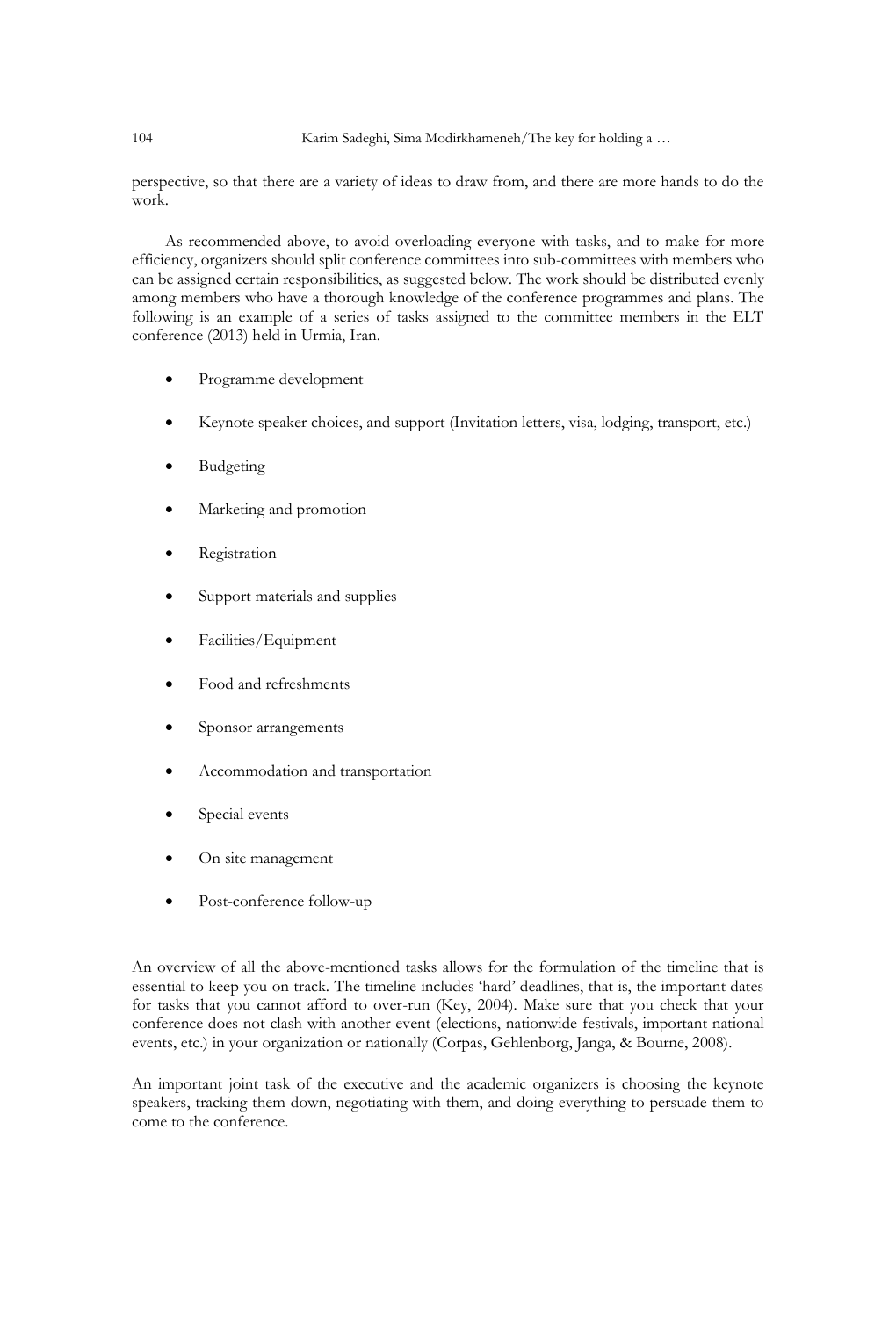#### *Keynote Speakers*

In addition to many conference presenters who normally come from the same country as the conference participants, the particularly outstanding feature of international conferences is the big names in the field. These should be contacted, mostly by the academic organizer, personally. However, while this is an academic-task, inviting guests is also an executive assignment.

The most stressful task associated with international plenary speakers is the painstaking task of obtaining visas which is jointly done by the invited speakers in their home country and by the organizer in conference organizing institution. Make sure that you **can** obtain a visa for any international featured speaker invited to the conference. Conference organizers are encouraged to familiarize themselves with the visa entry requirements for the country in which their conference is being held (IEEE Conference Organizers' Manual, [http://www.ieee.org/](http://www.ieee.org/%20documents/manual.pdf)  [documents/manual.pdf](http://www.ieee.org/%20documents/manual.pdf)**)**. They have to fill out many *guest information* and *invitation forms* (see for example, [http://www.mdhc.ir](http://www.mdhc.ir/) for the conferences in Iran) and send gust presenter information to the Ministry of Science Research and Technology (MSRT) in order to proceed guest-visa issues.

Moreover, everything should be arranged well in advance. During the conference, in fact from the moment the guests arrive in your country, it is very important to assign a designated person for each of these honored guests to make sure that they have what they need, get to the right places at the right times, understand what is expected of them, get meals, get introduced to people, etc. Organizers should make sure that these speakers – especially if they have made room in their schedules to be at the conference, or have agreed not to charge a fee – have good experience, and leave with a positive feeling about the conference and the sponsoring organization (Community Tool Box, [http://ctb.ku.edu\)](http://ctb.ku.edu/).

#### *Publicity*

As mentioned above, for conferences, publicity is crucial to the success of the event and to attract a broad audience. If the publicity falls short, an excellent programme will result in failure. Certain strategies may be used to publicize the event, obviously taking into account the budget and the potential payoff involved. As mentioned above, in addition to mailing information to a list of interested people and posting conference information on the Internet, sending posters and/or other announcements to organizations and institutions concerned with the conference topic or theme is the first step. Also known as a *save-the-date card*, postcards or posters, that should provide an eye-catching and informative method of attracting attention, should be distributed as early as possible. This allows potential attendees to mark the conference into their calendars. Postcards should include the conference date, location, conference theme, key speakers, and how to get more information (usually through the website). As a promotion tool for publicity, websites are used for updates, conference registration, and provide links to lodging, maps, and a downloadable schedule of events (e.g., conference programme, concurrent sessions, transportation timetables, hotel information). Remember there is nothing worse than printing a thousand brochures with an incorrect date. Make sure all the information is accurate, and always have at least two people proofread your materials (Annarino, McGrew, & Douglas, 2013).

Now, it is time to turn to another important issue, that is, the budget, which should be managed with great care.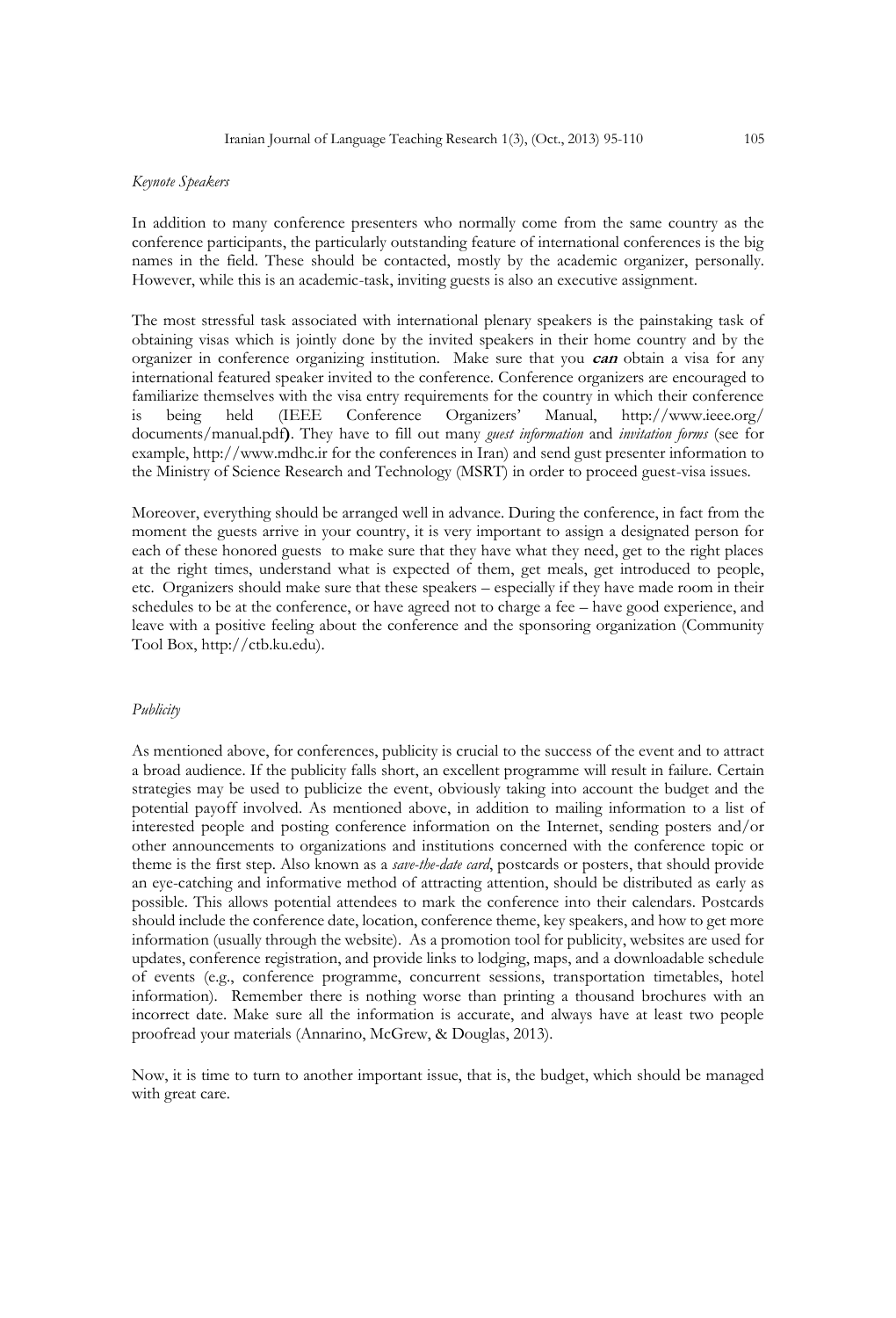## *Managing the budget*

Every conference has a budget. Normally the budget, for which the organizing committee appoints a head, is based upon how much income is expected from all potential sources (the organization where you work, registration fees, event sponsorship, etc.) set against the anticipated expenses, including venue, special guests, website, registration, conference proceedings. Remember that you should be realistic about what is affordable within the limits of your budget income. Therefore, it is wise to set aside some things that, on reflection, are not affordable. Always make sure that the expenses, some fixed and some variable, must be accurately estimated and continually reviewed. As mentioned above, part of a conference income comes from registration fees. In large, multiday conference costs including promotional materials, mailings, travel and transportation, space and equipment rental, catering, expenses and/or payments for keynote speakers and other presenters, lodging costs for the committee, copying and printing, etc. are partly covered through conference fees. Based on expenses, expected attendance and sponsorship determine the registration fee to cover the shortfall. Fees may range from as little as \$25 or \$30 for a one-day local conference to several hundred dollars for a multi-day national event (Community Tool Box, [http://ctb.ku.edu\)](http://ctb.ku.edu/). In addition to the registration fees, often, some organizations like language institutes, universities, education departments, etc. may contribute to the conference in other ways in return for being allowed to attend the conference sessions or to publicize their institutions in various ways. Therefore, make a decision about if you wish other sponsors and exhibitors (e.g., textbook and software companies) to be there and sell materials (basically books) relevant to the topic during the conference. Lengthy negotiations with sponsors and their representatives will need to be entered into many times before the final agreement is reached according to such details as what is expected from the sponsoring organization/s, what the conference will offer them in the conference . Many sponsors, especially well-funded organizations, offer conference venues or locations where different conference activities can be organized, but, certainly you should try to find the best venue which allows you to publicize your organization.

#### *Conference Venue*

The amount of space you have limits the size of your conference. Moreover, the number of the people who are expected to attend will influence the selection of the venue. It is wise to select a location that is, or can be made by the organizers, easily accessible to the audience and one that offers unique qualities (including enough space, audio visual equipment, lodging, food, etc.). The multiple concurrent sessions of a large conference require a number of rooms that can accommodate groups of at least 40 or so, as well as the signs, tables, chairs, podiums, and audiovisual equipment needed. For featured speeches, depending on the number of participants, one large and well equipped hall or auditorium can do. Successful conferences provide free wireless internet connection in all conference spots with free, quick access to the Internet.

There are some important questions you should ask before you finalize your plan. Is the venue convenient to transportation, lodging, and restaurants? Can the staff provide a secure hospitality area and refreshments? Do you need a room large enough for all participants to fit into at once? Do you want informal space where people can sit comfortably and talk? Is there a secure wardrobe for the presenters? Do you want outdoor space as well? The conference site must be visited many times before the final decision is made.

As already mentioned, in organizing a conference, the devil is in the details. There are many other things (the most important of which are accommodation, transportation and food), in addition to those mentioned in the forgoing part, that should be arranged well in advance.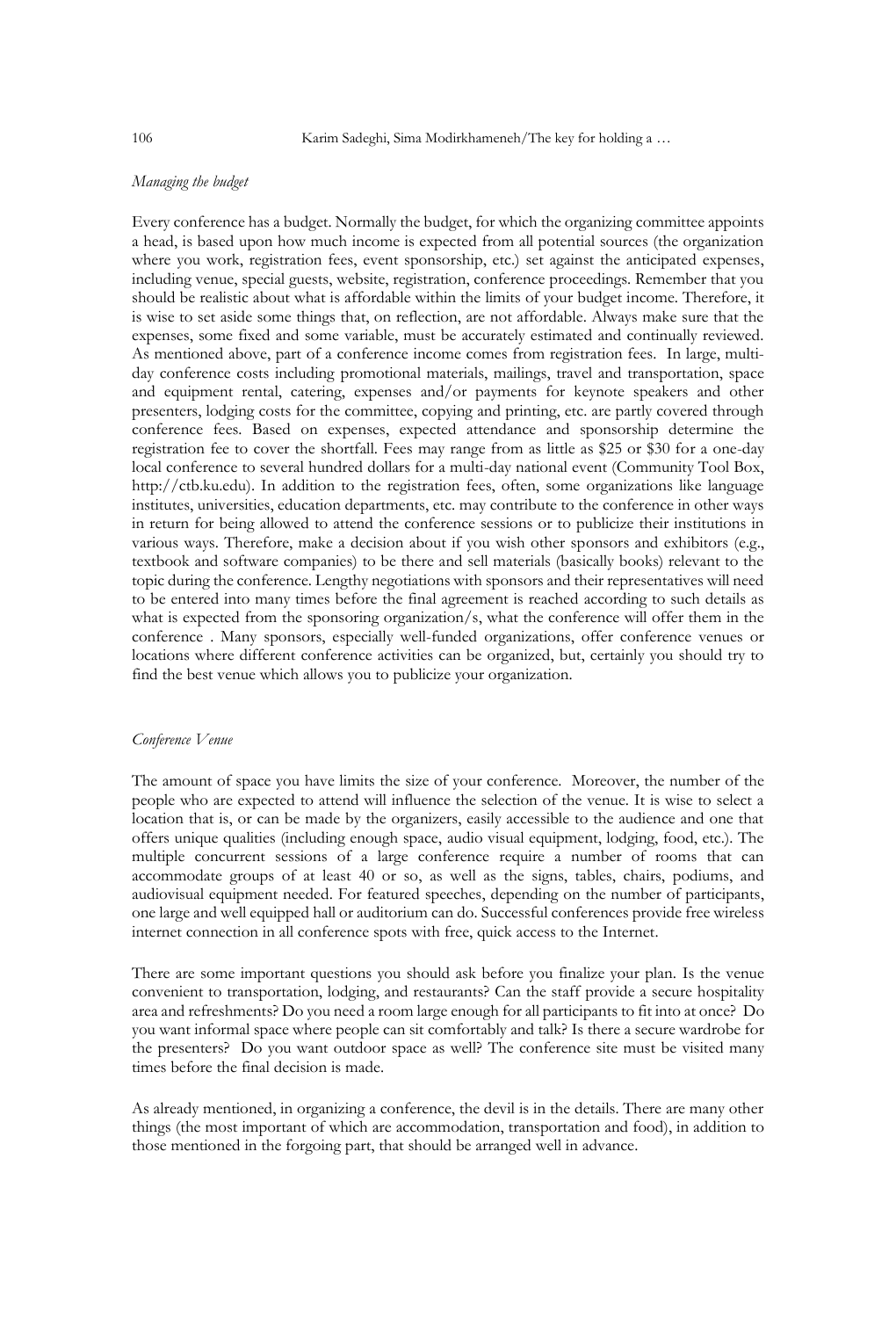In international, multi-day conferences, attendees, speakers, or presenters normally come from a distance, and may need a place to stay. Conference organizers often agree to pay lodging expenses or to provide a home stay for keynote speakers and/or other special guests. Participants, however, are virtually always expected to pay for their own hotel rooms. The conference organizers, having negotiated special discount rates should announce information about the hotels online through the conference website. The best thing is to handle accommodation bookings, at least two months before the conference begins, through a secretariat that does all the reservations and payments, and confirms hotel bookings by email. This helps the organizers to manage transporting the participants to the main venue during the conference days.

When conferences are held in hotels where everything is centered around the hotel area, there is no need, to worry too much about transportation, except for special guests and plenary speakers. But, when the conference venue is located outside the city, it is best to arrange a good transportation plan (timetable, available at the welcome desk, and registration desk as well as the website) a week before the conference. Setting up welcome desks at the airport and bus terminals on the first and second days of the conference to guide the presenters is a good idea. It is best to provide shuttle buses from the arrival locations to the hotels, particularly when a conference is held in a very big city. Arrange shuttle buses that transport participants and speakers from their hotels and back, as well as to the social events while the conference is in progress.

Another important thing that must be finalized before the conference days is *food and refreshments.* In general, in large formal conferences meals are paid for as part of the conference registration process (registration forms are used to collect information about meal requirements) and participants sign up and pay for the meal they want at that stage. Food includes lunch during the conference, often accompanied by a conference dinner. Furthermore, conference organizers hire a caterer to provide a midmorning and/or mid-afternoon drink and snack. Bottled water and tea/coffee should be available throughout the day. It is very important to make sure that the caterer is provided with accurate information about meal requirements (the number of the individuals, the type of food for each day, menu options for special guests, etc.) and that these are stipulated by contract. Problems occur if there are last minute changes and inaccuracies in this area.

#### *On site management*

When the conference date has arrived, planning is over. Your role as an organizer will become that of a problem solver and troubleshooter. Compile a to-do list ahead of time. This is a way to help keep all the details under control. Having a checklist of the necessary tasks for each area of the work you and other team members have to do – registration, facilitates, presenters, etc. – will make your job considerably easier. A checklist greatly reduces the chance for errors and forgetfulness, and increases the efficiency of the team's operation. Make sure that all team members, and their backups, have already been delegated their responsibilities and tasks. These tasks include the conference desk, registration, delegate packs, speaker and guest management, security, health and safety, etc. Make sure that especially uniformed members of the ASK ME team are present in every corner of the conference venue for people to approach with questions. Appropriate *signage* should be used, that is, signs pointing the way to various points of interest in the conference site like conference rooms, meals, official conference tables or booths, registration, information, advocacy, etc. should be used. Prepare name badges that stand out, through the use of different colours for the conference staff, help teams, technical assistants, so that everyone knows who everyone else is. All participants should have *badges* that show their names and work affiliations.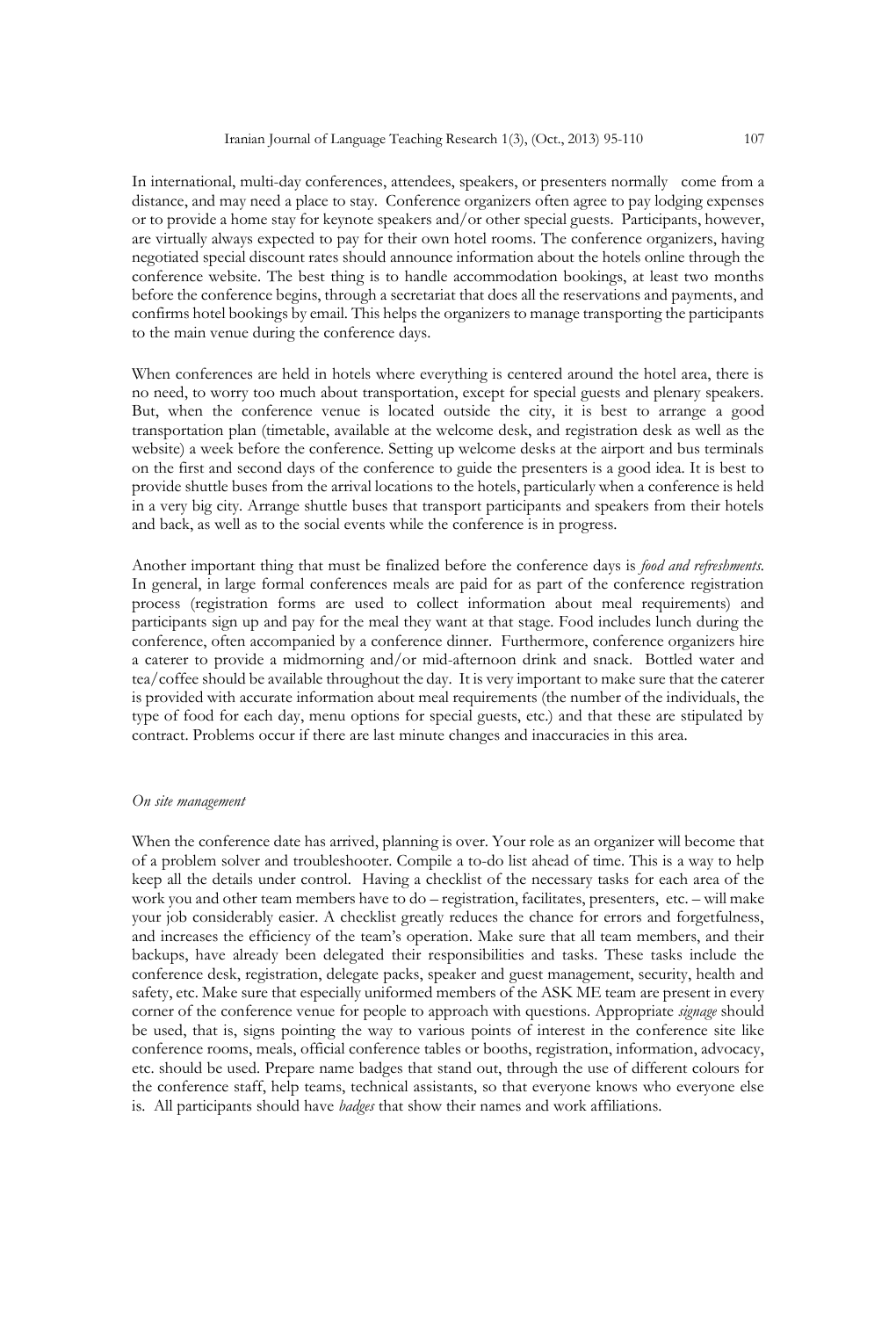## 108 Karim Sadeghi, Sima Modirkhameneh/The key for holding a …

The unexpected should be expected. It is impossible to have a contingency plan for everything that might happen, so you should organize extra help ahead of time so you can make a flexible response. In short, the important things to be decided upon in advance and managed properly during the conference re:

- Registration: staffed with a well-trained people
- Support materials: packet with name tag, conference programme, schedule, maps, coupons, and sponsors' items,
- Hosts: for speakers, special guests, special sessions, and events,
- Equipment: computers, audiovisual equipment, and presentation needs,
- Banquets/awards: time, place, service, and meal arrangements, including accommodation for special requests,
- Refreshments and hospitality area.

There are many other things (e.g., media coverage and filming sessions, special events, pre and while conference meetings with the heads of the delegations, departure of the special guests and participants, follow ups and evaluations) that both the executive and the academic organizers should attend to.

## **Summary**

Conferences come in many shapes and sizes (small, large, local and international) and need to be organized, managed and run well. A successful conference requires cooperative people organized effectively to determine plans – its location, space, timing, content, and form – and do whatever they can to improve the event. Such improvements should be incorporated in all fields, from preparation, pre-conference issues, through execution to analysis. Regardless of what the objectives of a conference are, a conference should attract as many participants and presenters as possible, excite them, and leave them wanting more. A good conference should bring about change and have the ability to inspire in everyone (participants, presenters, even organizing team members) more ideas and facilitate more contact with those who share the same concerns. Therefore, throughout the monumental task of organizing a conference, conference organizers should aim to put into motion currents that can have great influence on an issue or a field. Good signs of a wellorganized and well-run conference are informing the intended audience of its existence, convincing enough of them to attend, leaving them with good experience, attracting well known speakers, and being followed up and evaluated.

This paper, written following the main organizers' (executive and academic) personal experiences in holding the *International Conference on Current Trends in ELT* (2013) which was called a 'mammoth success' and a 'magnificent conference' by plenary speakers and other experienced conference attendants, was an attempt to share some general guidelines with those who may one day try organizing such an academic event. To conclude, we seem to concur with Bajec (2003) who maintained that it is a challenge to organize a conference, but be sure to enjoy every minute of it.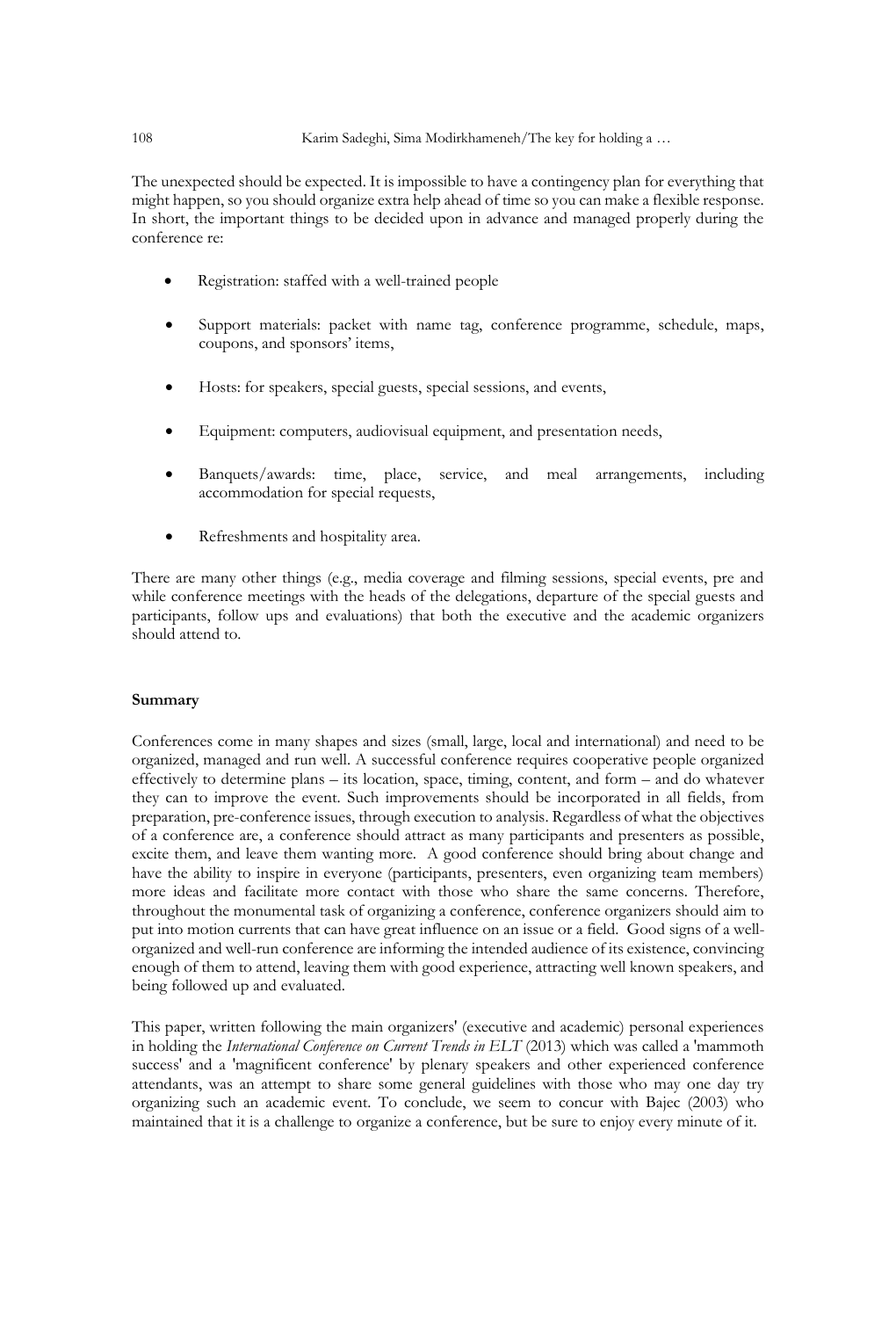#### **References**

Annarino, D., McGrew, C., Douglas, J. (2013). *Smart conference planning: How to plan and host a successful conference*. Retrieved fro[m www.agriculture.purdue.edu/agcomm](http://www.agriculture.purdue.edu/agcomm)

Bajec, P. (2003). *How to organize a conference: Step by step manual.* IAPSS.

IEEE Conference Organizers' Manual (2011). Retrieved from <http://www.ieee.org/documents/manual.pdf>

Key, K. (2004). *The keynote guide to planning a successful conference.* Keynote Networks.

- McClosekey, D. N. (1994). Other things equal: How to organize a conference. *Eastern Economic Journal, 20*(2): 219-222.
- Papadopoulou, E. (2008). *How to organize a conference: Step by step guidelines*. Linguistic Association of Great Britain.
- Potvin, J. H. (1983). Planning and organizing an annual conference. *IEEE Transactions of Professional Communication, 26*(3): 123-152.
- *The Community Tool box*. (2013). Retrieved from [http://ctb.ku.edu](http://ctb.ku.edu/)

#### **Acknowledgements**

We would like to seize this opportunity to thank many people who contributed to the success story of the *International Conference on Current Trends in ELT* (Urmia, Iran, May 2103). We are indebted to all organizing committee members (in particular, the academic members of the Department of English Language and Literature of Urmia University), international scientific committee members, reviewers, sponsors, plenary speakers, university authorities and all scholars who attended the conference and made it a pleasurable event to remember. Special thanks go to Prof. John Sivell of Brock University (Canada), Professor Farzad Sharifian and Susan Stanford, both form Monash University (Australia), and Dr. Parviz Alavinia from Umia University (Iran), who read an earlier draft of this paper and provided constructive comments.

**Karim Sadeghi** has a PhD in TEFL/TESOL (Language Testing) from the [University](http://www.uea.ac.uk/) of East [Anglia](http://www.uea.ac.uk/) in Norwich, UK. His main research interests include: language testing, alternative assessment, and critical research evaluation. He is currently the editor-in-chief and managing editor of *Iranian Journal of Language Teaching Research*. In addition to serving as an editorial and advisory member of national and international journals, he is also an advisory board member of *International Encyclopedia of ELT* (edited by John Liontas, University of South Florida).